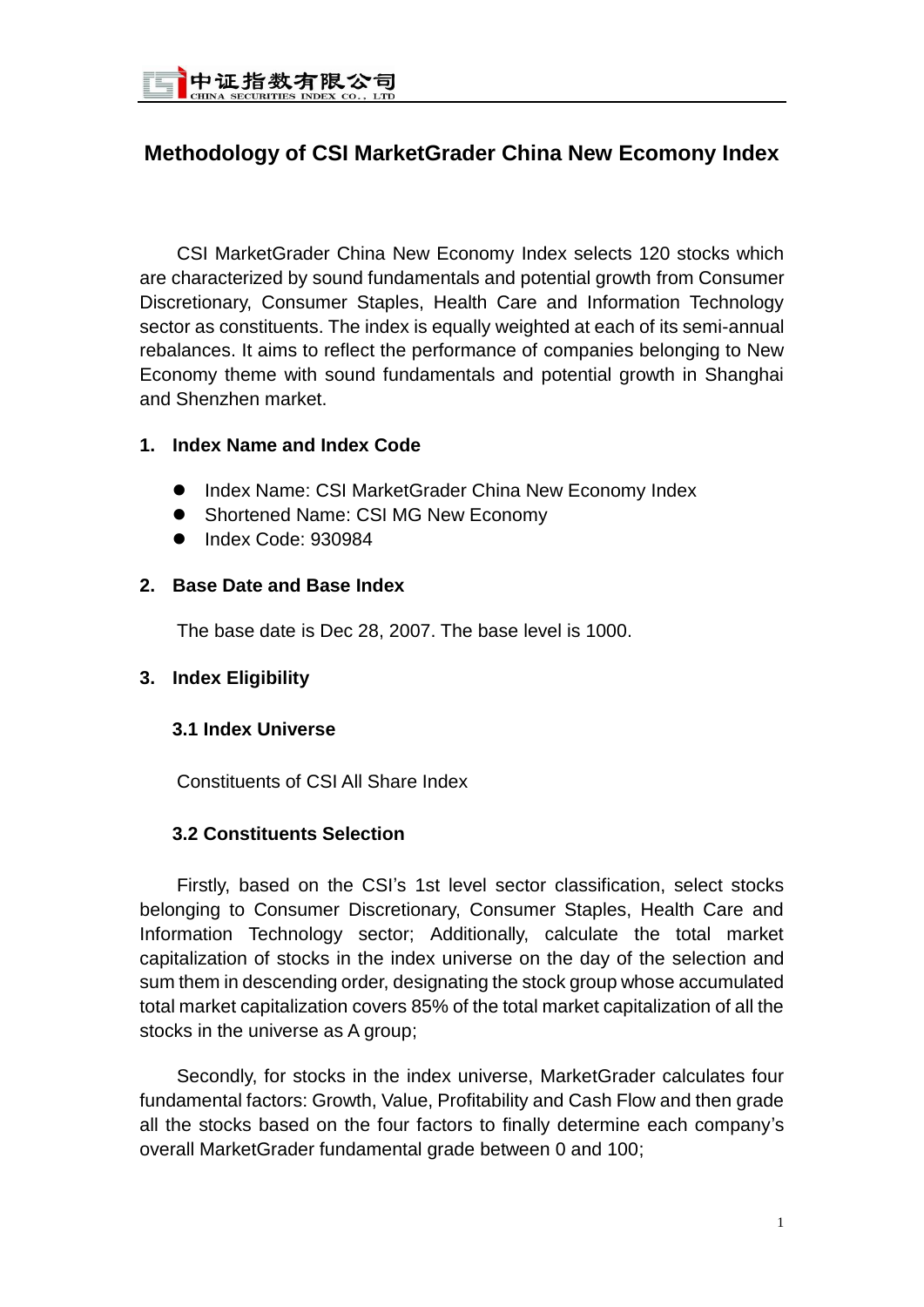#### 中证 指数有限 公司  $\overline{\phantom{a}}$

Thirdly, select 30 highest MarketGrader fundamental grades from Consumer Discretionary, Consumer Staples, Health Care and Information Technology sector respectively and aggregate them all into the index. Any stock selected that does not meet at least one of the following criteria is skipped and the next highest grade in its sector is selected instead:

a) All the index constituents must have a minimum total market capitalization of RMB 1.4 billion on the day of the selection;

b) All the index constituents must have a minimum three-month average daily traded value of RMB 14 million as of the day of the selection;

c) All the index constituents must have a minimum trailing 12-month aggregate trading volume of RMB 350 million as of the selection date;

d) At least 20% of all selections (6 stocks) from respective sector must come from the A Group;

e) All the index constituents must have filed quarterly or annual financial statements with the local regulator within the 12 months preceding the selection date;

f) Not the stocks whose foreign investors' shareholdings (26% or more) information is disclosed by the official websites of Shanghai Stock Exchange or Shenzhen Stock Exchange.

## **4. Index Calculations**

The index is weighted as the following calculation formula: Current Index  $=$  Current Total Adjusted Market-Cap / Divisor  $\times$  Base Level

Where Current Total Adjusted Market-Cap =  $\Sigma$  (Stock Price  $\times$  Number of Free Float Adjusted Shares × Weight Factor)

For the calculation of number of free float adjusted shares, please refer to Index Calculation and Maintenance Methodology for further details. The value of Weight Factor is between 0 and 1, and is calculated at each rebalancing date so as to make each constituent's weight equal.

## **5. Constituents and Index Weights Adjustment**

## **5.1 Constituent's Periodical Review**

The index is adjusted and rebalanced twice a year and the adjustment will be effective as of the next trading day after the 2<sup>nd</sup> Friday of June and December.